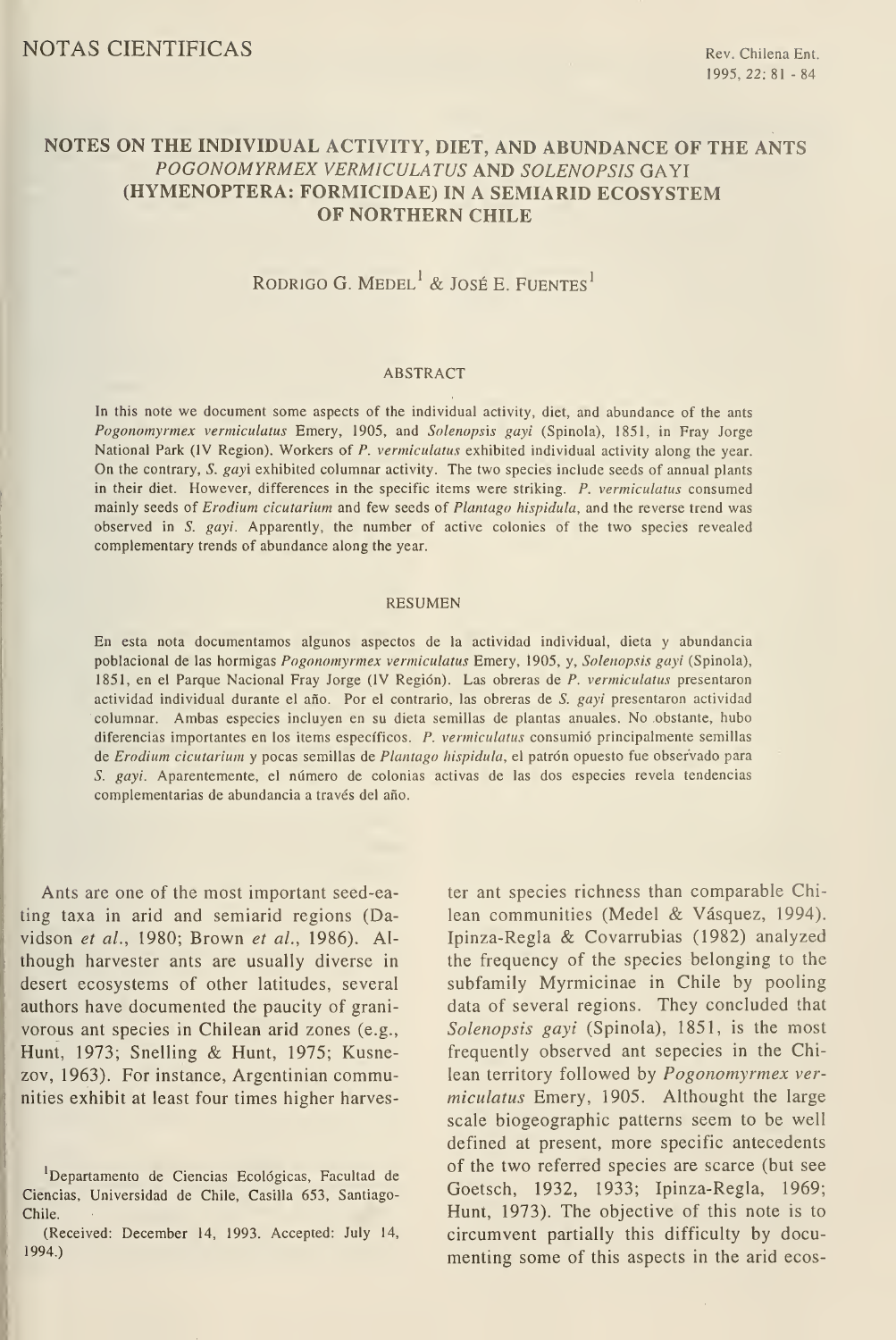ystem of Fray Jorge National Park in northern Chile (IV Region).

We recorded the individual activity, diet, and the population abundance of P. vermiculatus and S. gayi in the valley "Quebrada de las Vacas" (71°40' W, 30°38' S), Fray Jorge (IV Región) in 1990-1991. The taxonomical de terminations of ants were made following Snelling & Hunt (1975) . The study site is located approximately 100 km South La Serena and 350 km North Santiago. Annual vegetation in 1991 consisted mainly of Plantago hispidula, Parietaria debilis, Camissonia dentata, Moscharia pinnatifida, Oxalis micrantha, Microseris pgmaea and only few Erodium cicutarium. Non-granivorous ant species were rep resented by the omnivorous Nothidris bicolor (Ettershank).

Food habits were recorded in february 1990 by robbing food items transported to the nest by workers of 8 colonies of each species. Seed samples were identified at the laboratory with a binocular stereoscopic microscope. Regarding population abundance, we performed censuses bimonthly by counting the number of active colonies of each species, in four ran domly selected fixed plots of  $100m<sup>2</sup>$  during 1991. Because the low number of colonies, we decided to present the information by pooling the data of the four plots. Colonies of P. vermiculatus are easily distinguishable because they are usually in ciry soils devoided of vegetation except for the accumulated seed re mains near the nest entrance (Goetsch, 1932, 1933) . Consequently, colonies of this species were recorded by visual inspection. A diffe rent sampling procedure was used for S. gayi because the higher difficulty to find their nests (Hunt, 1973) . We setnine <sup>5</sup> <sup>g</sup> baits of cracked millet seeds distant 1.5 m each from another. Censuses were carried out four times a day and consisted in the visual inspection of baits for workers of S. gayi. Because workers of the same colony may forage in different baits simultaneously, visual inspection might overestimate the number of active colonies. In or der to avoid such potential error, we followed workers transporting seeds in their nest and considered the colony as the sampling unit.

Hunt (1973) made several observations of one variety of Pogonomyrmex bispinosus (Spi-

nola) at Fundo santa Laura in central Chile (indicated in the appendix A, "Preliminary list of Chilean ants") which was not synonymyzed to P. vermiculatus in the subsequent work of Snelling & Hunt (1975). This variety was characterized as locally uncommon, monomorphic, with a poor recruitment, solitary forager, mainly from matorral habitats and with few seeds in its diet (Hunt, 1973). We recorded the activity of P. vermiculatus and S. gayi in February 1990. Each observation consisted in assigning the activity exhibited by workers during 5 minutes into two categories: indivi dual and columnar. Although we cannot dis tinguish foraging activities from other social activities, most workers of P. vermiculatus exhibited individual activity  $(N = 8$  colonies, 32 observations). Hunt (1973) also referred to S. gayi, as probably the most common species in the matorral, with monophasic allometry, good recruitment, solitary forager, mainly on matorral habitats and highly swarm aggressi veness on baits. We found that S. gayi exhibited columnar activity, that is, they move in a columnar fashion following a well defined trail between the baits and the nest entrance  $(N = 6$  colonies, 45 observations), such as was previously reported by Goetsch (1933).

Regarding food habits, P. vermiculatus con sumed mainly seeds of Erodium cicutarium and marginally seeds of Plantago hispidula (Table 1). The opposite pattern characterized the food habits of S. gayi which consisted in a large extent of seeds of Erodium cicutarium with a small fraction of seeds of Plantago hispidula (Table 1). These results indícate that the two species exhibited complementary food habits during the sampling period. However, it is quite possible that diet changes along the year or with latitude in response to differences in seed availability (Goetsch, 1932) . This fact might explain the discrepancy in the food habits of S. gayi reported in this note with that of Hunt (1973). Clearly more work is needed to elucídate if food habits change between sea sons or with latitude.

Regarding population abundance, ANOVA (for repeated measures and square root transformed data) showed not significant differen ces between ant species (F=3.042, p=0.132) or months  $(F=0.691, p=0.658)$ . However, the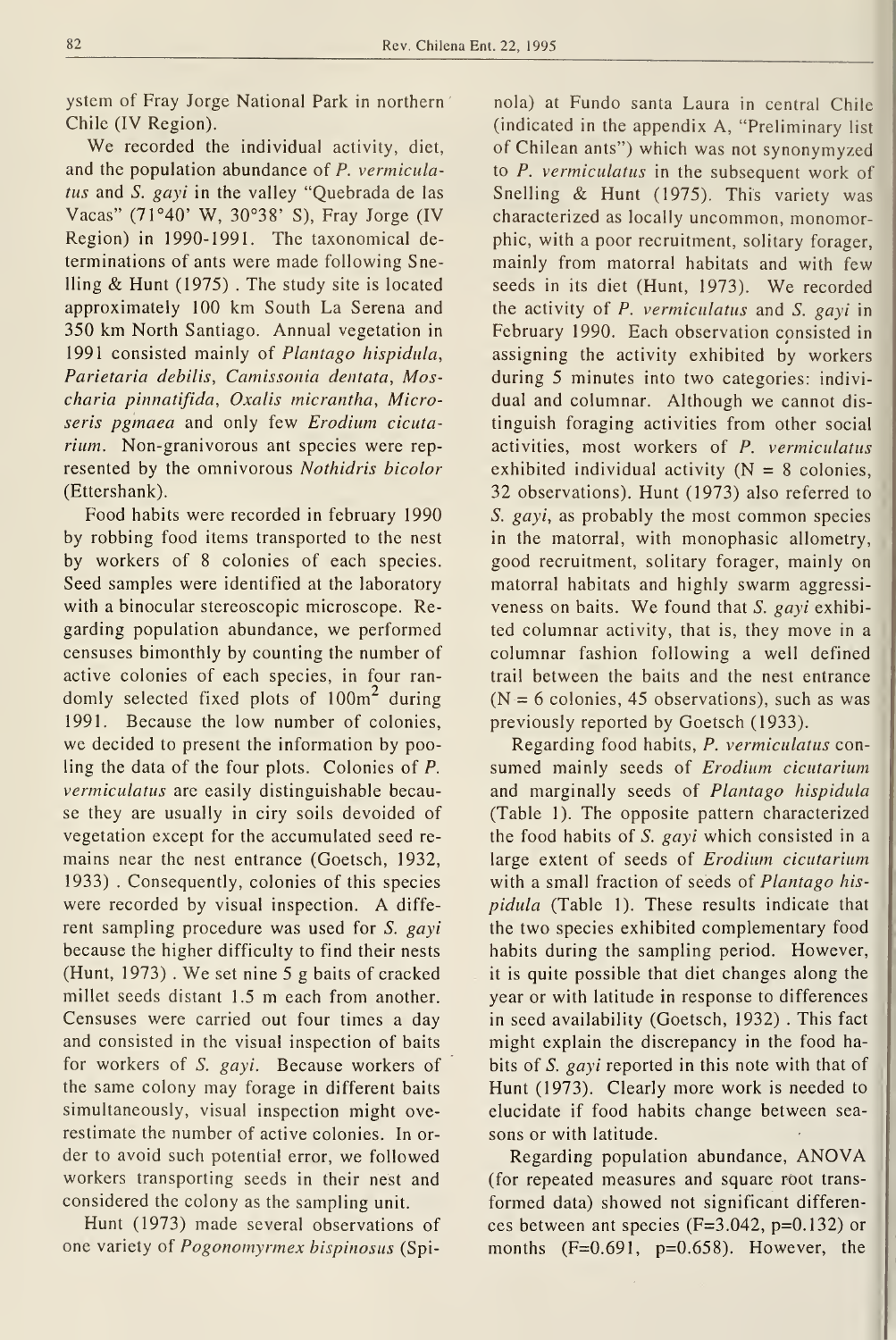same analysis detected significant interaction between these factors  $(F=2.832, p=0.023)$ , suggesting that although P. vermiculatus does not exhibit a significant higher abundance than  $S$ . gayi along the year, its abundance seems to depend on the month as revealed by the stricking differences about June (Figure 1). Interestingly, censuses revealed an apparent symmetry in the abundance of each species along the year, with P. vermiculatus decreasing its abundance in the winter season and *S. gayi* increasing in the same period. Besides symmetry, the two ant species apparently exhibited a complementary pattern of abundance during the year (Figure 1). Ipinza-Regla (1969) documented two annual peaks in abundance of Solenopsis species inhabiting the foliage of Acacia caven. He hypothesized that the summer and winter population peaks exhibited by Solenopsis might be related to the high mortality suffered by arthropods and plants as a consequence of climatic factors. Discrepancy of our data with that of Ipinza-Regla (1969) and observations made by Goetsch (1932), suggest that the more arid cli mate conditions of our study site in comparison to the central Chile savanna may be an important factor affecting resource availability and the population dynamics of S. gayi.

#### TABLA 1.

Food habits of Pogonomyrmex vermiculatus and Solenopsis gayi in february 1990. Diet was assessed by robbing the seeds transported to the nest by workers. The number of seeds and their relative contribution to the total of

items are indicated.

| Ant species/seeds         | N  | $( \% )$ |
|---------------------------|----|----------|
| Pogonomyrmex vermiculatus |    |          |
| Erodium cicutarium        | 68 | 86.1     |
| Plantago hipidula         | 7  | 8.9      |
| unidentified              | 4  | 5.0      |
| Total                     | 79 | 100.0    |
| Solenopsis gayi           |    |          |
| Erodium cicutarium        | 14 | 14.3     |
| Plantago hispidula        | 84 | 85.7     |
| Total                     | 98 | 100.0    |

In summary, our results indícate that P. ver miculatus and S. gayi exhibited striking diffe rences in individual activity and diet, and complementary trends in population abundance. The extent to which differences are occasioned by ecological interactions such as in terspecific competition or are simply the result of independently evolved attributes should be assessed in further studies.



Figure 1. Number of active colonies of Pogonomyrmex vermiculatus and Solenopsis gayi in a total area of 400  $M^2$ .

## ACKNOWLEDGMENTS

This work was partially funded by grants FONDECYT 0821-90 and DTI B-3048-9011. We thank CONAF Fray Jorge for lodging facilities and specially Sergio Rojas for his uninterested collaboration. J.E. Fuentes was su pported by CONICYT fellowship for gradúate studies.

### LITERATURE CITED

- Brown, J.H.; D.W. Davidson; J.C. Munger & R.S. Inou-YE. 1986. Experimental community ecology: the desert granivore system. In: Diamond, J.M. and T.J. Case (Eds.), Community Ecology. pp. 41-61. Harper and Row, New York.
- Davidson, D.W.; J.H. Brown & R.S. Inouye. 1980. Competition and the structure of granivore communities. Bioscience, 30: 233-238.
- GOETSCH, W. 1932. Estudios sobre Zoogeografía Chilena. Boletín de la Sociedad de Biología de Concepción, 5/6: 1-19(1931).
- GOETSCH, W. 1933. Formicidae Chilensis. Boletín de la Sociedad de Biología de Concepción, 7: 11-28.
- HUNT, J.H. 1973. Comparative ecology of ant communities in mediterranean regions of California and Chile. Ph.D. dissertation, University of California, Berkeley.
- Ipinza-Regla, J.H. 1969. Las hormigas como organismos recuperadores en la sabana espinosa Chilena. Noticiario Mensual Museo Nacional de Historia Natural, 153: 13-14.
- Ipinza-Regla, J.H. & R.Covarrubias. 1982. Distribu ción de especies de la subfamilia Myrmicinae Formici dae en Chile. Eos, 58: 135-141.
- KusNEZOV, N. 1963. Zoogeografía de las hormigas en Su-, damérica. Acta Zoológica Lilloana, 19: 3-186.